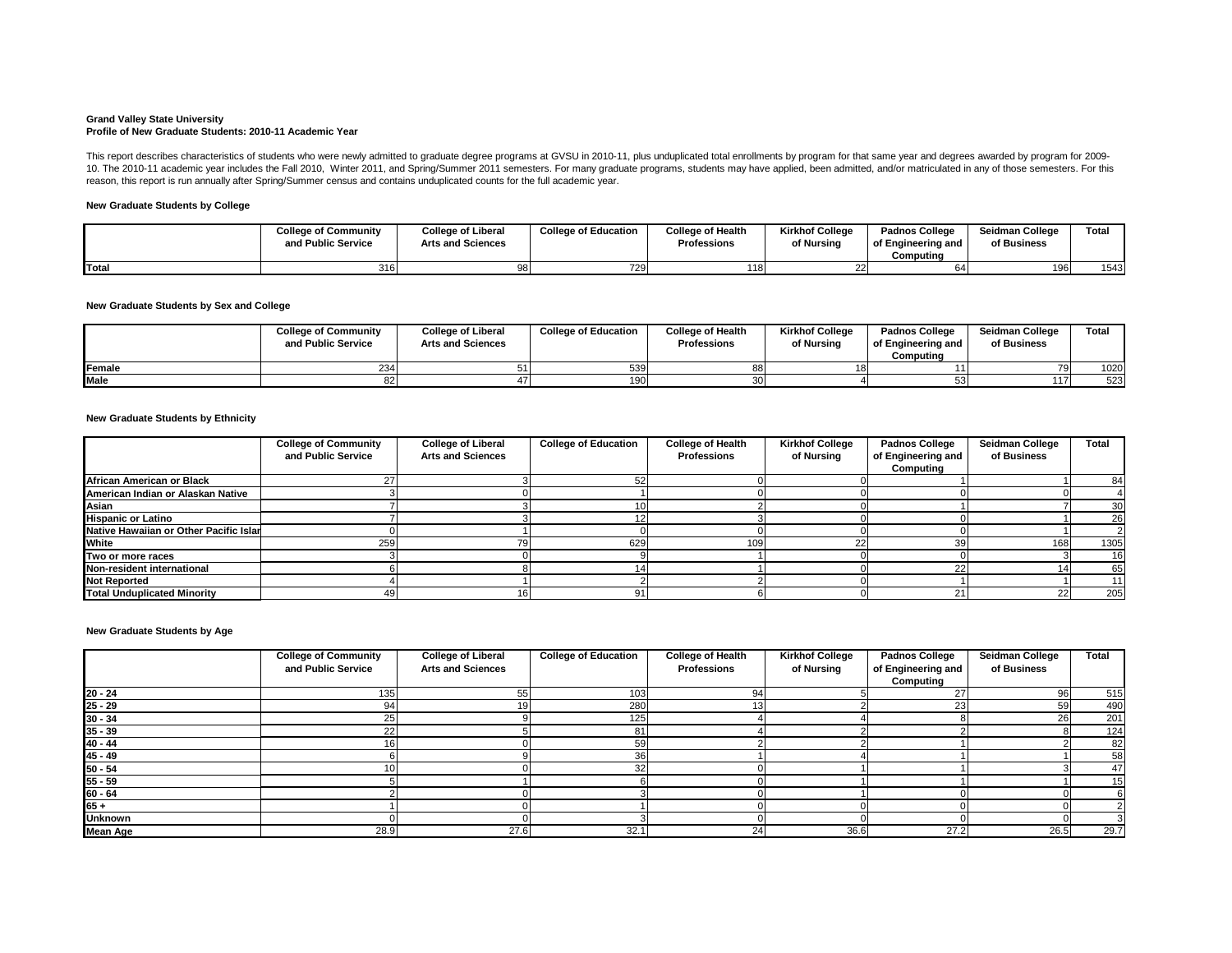# **New Graduate Students by Geographic Origin Michigan**

|                            | <b>College of Community</b><br>and Public Service | <b>College of Liberal</b><br><b>Arts and Sciences</b> | <b>College of Education</b> | <b>College of Health</b><br><b>Professions</b> | <b>Kirkhof College</b><br>of Nursing | <b>Padnos College</b><br>of Engineering and<br><b>Computing</b> | <b>Seidman College</b><br>of Business | <b>Total</b>    |
|----------------------------|---------------------------------------------------|-------------------------------------------------------|-----------------------------|------------------------------------------------|--------------------------------------|-----------------------------------------------------------------|---------------------------------------|-----------------|
| MI - Alcona                |                                                   |                                                       |                             |                                                |                                      |                                                                 | $\Omega$                              | -1              |
| MI - Alger                 |                                                   |                                                       |                             |                                                |                                      |                                                                 | - 0                                   | $\overline{1}$  |
| MI - Allegan               |                                                   |                                                       | 27                          |                                                |                                      |                                                                 | 11                                    | 48              |
| MI - Alpena                |                                                   |                                                       | $\overline{\mathbf{1}}$     |                                                | 0                                    |                                                                 |                                       | $\overline{4}$  |
| MI - Antrim                |                                                   |                                                       | 6                           |                                                |                                      |                                                                 | $\Omega$                              | 12              |
| MI - Baraga                |                                                   |                                                       | $\Omega$                    |                                                | $\Omega$                             |                                                                 | n                                     | $\mathbf 1$     |
| MI - Barry                 |                                                   |                                                       | 13                          |                                                | $\Omega$                             |                                                                 |                                       | 20              |
| $\overline{M}$ l - Bay     |                                                   |                                                       | $\overline{2}$              |                                                | $\mathbf 0$                          |                                                                 |                                       | 6               |
| MI - Benzie                |                                                   |                                                       |                             |                                                | $\mathbf 0$                          |                                                                 |                                       | 4               |
| MI - Berrien               |                                                   |                                                       |                             |                                                | $\overline{0}$                       |                                                                 |                                       | 13              |
| MI - Branch                |                                                   |                                                       |                             |                                                | $\Omega$                             |                                                                 |                                       | 4               |
| MI - Calhoun               |                                                   |                                                       | $\overline{2}$              |                                                |                                      |                                                                 |                                       | $\overline{5}$  |
| MI - Cass                  |                                                   |                                                       | $\Omega$                    |                                                | $\overline{0}$                       |                                                                 |                                       | $\overline{3}$  |
| <b>MI - Charlevoix</b>     |                                                   |                                                       | 6                           |                                                | $\overline{0}$                       |                                                                 |                                       | $6\phantom{a}$  |
| MI - Cheboygan             |                                                   |                                                       |                             |                                                | $\mathbf 0$                          |                                                                 |                                       | -1              |
| MI - Chippewa              |                                                   |                                                       | 2                           |                                                | $\mathbf 0$                          |                                                                 |                                       | 4               |
| MI - Clare                 |                                                   |                                                       | O                           |                                                | $\mathbf 0$                          |                                                                 |                                       | $\mathbf 1$     |
| $\overline{MI}$ - Clinton  |                                                   |                                                       | 6                           |                                                | $\mathbf 0$                          |                                                                 |                                       | 11              |
| MI - Crawford              |                                                   |                                                       | $\overline{1}$              |                                                | $\overline{0}$                       |                                                                 | $\Omega$                              | $\overline{2}$  |
| MI - Delta                 | ∩                                                 |                                                       | $\overline{\mathbf{1}}$     | 2                                              | $\overline{0}$                       | $\Omega$                                                        | $\Omega$                              | $\overline{3}$  |
| <b>MI - Dickinson</b>      |                                                   |                                                       | $\Omega$                    | $\Omega$                                       | $\overline{0}$                       | $\Omega$                                                        |                                       | $\mathbf{1}$    |
| MI - Eaton                 | $\overline{2}$                                    |                                                       | $\mathbf{2}$                | ≏                                              | $\overline{0}$                       | 0                                                               | $\Omega$                              | $\overline{6}$  |
| MI - Emmet                 |                                                   |                                                       | 4                           |                                                | $\overline{0}$                       | 0                                                               | -0                                    | $\overline{6}$  |
| MI - Genesee               |                                                   |                                                       | $\overline{2}$              |                                                | $\overline{0}$                       | $\Omega$                                                        |                                       | 10              |
| <b>MI - Grand Traverse</b> | 16                                                |                                                       | 24                          |                                                |                                      | ∩                                                               | -2                                    | 44              |
| $\overline{M}$ - Gratiot   | $\overline{3}$                                    |                                                       | $\overline{0}$              | $\cap$                                         | $\overline{0}$                       |                                                                 | $\Omega$                              |                 |
| MI - Hillsdale             |                                                   |                                                       | $\overline{0}$              | 2                                              | $\overline{0}$                       | $\Omega$                                                        | $\Omega$                              | $\frac{3}{3}$   |
| MI - Huron                 |                                                   |                                                       | $\mathbf 0$                 | $\Omega$                                       | $\overline{0}$                       | $\Omega$                                                        | $\Omega$                              | $\mathbf{1}$    |
| $\overline{M}$ - Ingham    |                                                   |                                                       | 10                          | 2                                              | $\overline{0}$                       | $\Omega$                                                        |                                       | $\overline{24}$ |
| MI - Ionia                 |                                                   |                                                       | 10                          |                                                |                                      | $\mathcal{P}$                                                   | -2                                    | 20              |
| MI - Isabella              |                                                   |                                                       |                             |                                                | $\overline{0}$                       |                                                                 |                                       | $\overline{3}$  |
| MI - Jackson               |                                                   |                                                       |                             |                                                | $\Omega$                             |                                                                 |                                       | 10              |
| MI - Kalamazoo             | 8                                                 |                                                       | 19                          | -9                                             | 3                                    |                                                                 |                                       | 42              |
| MI - Kalkaska              | $\Omega$                                          |                                                       | $\overline{4}$              | $\overline{0}$                                 | $\overline{0}$                       | 0                                                               | $\overline{0}$                        | $\overline{5}$  |
| MI - Kent                  | 100                                               | 32                                                    | 214                         | 24                                             | 8                                    | 19                                                              | 80                                    | 477             |
| MI - Lake                  | $\Omega$                                          | n                                                     | $\overline{0}$              | $\overline{0}$                                 | $\overline{0}$                       | $\mathbf{0}$                                                    | $\Omega$                              | $\overline{2}$  |
| MI - Lapeer                | 0                                                 | ∩                                                     | $\mathbf 0$                 |                                                | $\overline{0}$                       | $\Omega$                                                        | $\Omega$                              | $\mathbf{1}$    |
| MI - Leelanau              | $\overline{3}$                                    |                                                       | $\overline{5}$              | $\Omega$                                       | $\overline{0}$                       | $\Omega$                                                        | $\Omega$                              | $\overline{8}$  |
| MI - Lenawee               |                                                   |                                                       | $\mathbf 0$                 | $\overline{2}$                                 | $\overline{0}$                       |                                                                 | -0                                    | 4               |
| MI - Livingston            | 2 <sub>l</sub>                                    |                                                       | 5                           | $\overline{2}$                                 | $\overline{0}$                       | O                                                               | 3                                     | 14              |
| MI - Mackinac              |                                                   |                                                       | $\mathbf 0$                 | $\Omega$                                       | $\overline{0}$                       | C                                                               | $\Omega$                              | $\overline{1}$  |
| MI - Macomb                | 5                                                 |                                                       | 15                          |                                                | $\overline{0}$                       |                                                                 | $\overline{2}$                        | 27              |
| <b>MI</b> - Manistee       | 4                                                 |                                                       | $\overline{2}$              | $\Omega$                                       | $\overline{0}$                       | 0                                                               | $\overline{2}$                        | $\overline{8}$  |
| MI - Marquette             | $\overline{3}$                                    |                                                       | $\overline{1}$              | $\Omega$                                       | $\overline{0}$                       | $\Omega$                                                        | $\Omega$                              | $\overline{4}$  |
| MI - Mason                 | $\overline{3}$                                    |                                                       | $\overline{7}$              |                                                | $\overline{0}$                       | 0                                                               | $\Omega$                              | 12              |
| MI - Mecosta               |                                                   |                                                       | $\overline{3}$              | $\Omega$                                       | $\overline{0}$                       | 0                                                               | $\Omega$                              | $\overline{7}$  |
| <b>MI - Menominee</b>      |                                                   |                                                       | $\mathbf 0$                 | $\Omega$                                       | $\overline{0}$                       | $\Omega$                                                        | $\Omega$                              |                 |
| <b>MI - Midland</b>        | $\overline{3}$                                    |                                                       | $\overline{\mathbf{1}}$     | $\overline{2}$                                 | $\overline{0}$                       | $\Omega$                                                        |                                       | $\overline{7}$  |
| <b>MI - Missaukee</b>      |                                                   |                                                       | 5                           |                                                | $\overline{0}$                       | C                                                               |                                       | 8               |
| MI - Monroe                |                                                   |                                                       | $\overline{1}$              | $\Omega$                                       | $\overline{0}$                       | 0                                                               |                                       | 4               |
| <b>MI - Montcalm</b>       | 6                                                 |                                                       | 5                           | $\Omega$                                       | $\overline{0}$                       | $\Omega$                                                        | -2                                    | 13              |
| MI - Muskegon              | 17                                                | 3                                                     | 32                          | $\Omega$                                       |                                      | $\overline{0}$                                                  | 9                                     | 62              |
| MI - Newaygo               | $\overline{\mathbf{4}}$                           | $\overline{0}$                                        | 8 <sup>1</sup>              | $\overline{0}$                                 | 0                                    | 0                                                               | $\mathbf 0$                           | $\overline{12}$ |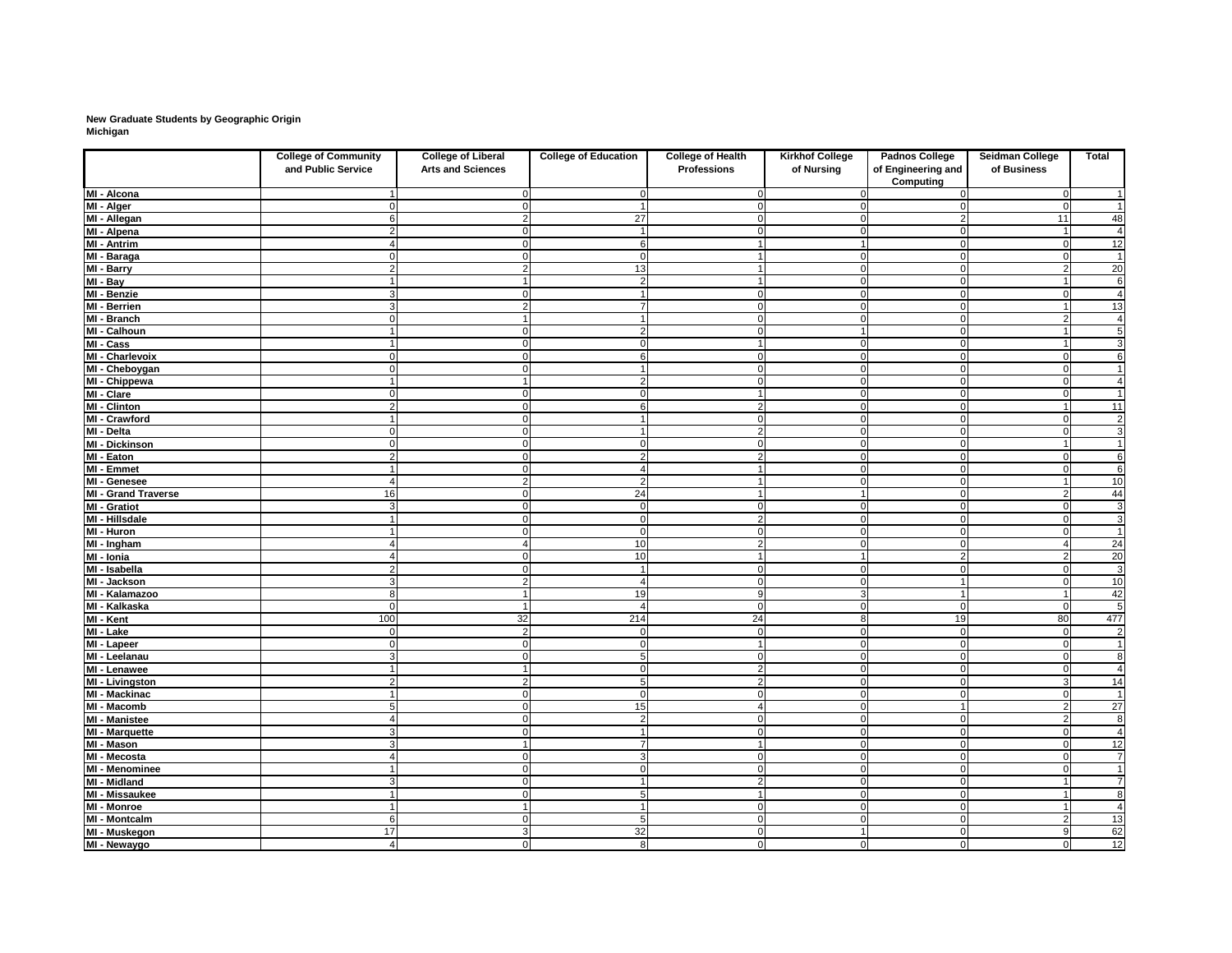|                         | <b>College of Community</b><br>and Public Service | <b>College of Liberal</b><br><b>Arts and Sciences</b> | <b>College of Education</b> | <b>College of Health</b><br><b>Professions</b> | <b>Kirkhof College</b><br>of Nursing | <b>Padnos College</b><br>of Engineering and<br><b>Computing</b> | <b>Seidman College</b><br>of Business | <b>Total</b> |
|-------------------------|---------------------------------------------------|-------------------------------------------------------|-----------------------------|------------------------------------------------|--------------------------------------|-----------------------------------------------------------------|---------------------------------------|--------------|
| MI - Oakland            |                                                   |                                                       | 35                          |                                                |                                      |                                                                 |                                       | 58           |
| $\overline{M}$ - Oceana |                                                   |                                                       |                             |                                                |                                      |                                                                 |                                       |              |
| MI - Ogemaw             |                                                   |                                                       |                             |                                                |                                      |                                                                 |                                       |              |
| MI - Osceola            |                                                   |                                                       |                             |                                                |                                      |                                                                 |                                       |              |
| MI - Oscoda             |                                                   |                                                       |                             |                                                |                                      |                                                                 |                                       |              |
| MI - Otsego             |                                                   |                                                       |                             |                                                |                                      |                                                                 |                                       | 3            |
| MI - Ottawa             | 30                                                | 14                                                    | 119                         | 18                                             |                                      | 13                                                              | 28                                    | 227          |
| <b>MI - Saginaw</b>     |                                                   |                                                       |                             |                                                |                                      |                                                                 |                                       |              |
| <b>MI - Sanilac</b>     |                                                   |                                                       |                             |                                                |                                      |                                                                 |                                       |              |
| MI - Shiawassee         |                                                   |                                                       |                             |                                                |                                      |                                                                 |                                       |              |
| MI - St Clair           |                                                   |                                                       |                             |                                                |                                      |                                                                 |                                       |              |
| MI - St Joseph          |                                                   |                                                       |                             |                                                |                                      |                                                                 |                                       | 8            |
| <b>MI - Tuscola</b>     |                                                   |                                                       |                             |                                                |                                      |                                                                 |                                       | 3            |
| MI - Vanburen           |                                                   |                                                       | 12                          |                                                |                                      |                                                                 |                                       | 14           |
| <b>MI - Washtenaw</b>   |                                                   |                                                       |                             |                                                |                                      |                                                                 |                                       | 24           |
| MI - Wayne              |                                                   |                                                       | 40                          |                                                |                                      |                                                                 |                                       | 61           |
| <b>MI - Wexford</b>     |                                                   |                                                       |                             |                                                | 0                                    |                                                                 |                                       |              |
| <b>MICHIGAN TOTAL</b>   | 298                                               | 85                                                    | 699                         | 112                                            | 22                                   |                                                                 | 178                                   | 1435         |

**New Graduate Students by Geographic Origin**

**Other US**

|                         | <b>College of Community</b><br>and Public Service | <b>College of Liberal</b><br><b>Arts and Sciences</b> | <b>College of Education</b> | <b>College of Health</b><br><b>Professions</b> | <b>Kirkhof College</b><br>of Nursing | <b>Padnos College</b><br>of Engineering and | <b>Seidman College</b><br>of Business | <b>Total</b> |
|-------------------------|---------------------------------------------------|-------------------------------------------------------|-----------------------------|------------------------------------------------|--------------------------------------|---------------------------------------------|---------------------------------------|--------------|
|                         |                                                   |                                                       |                             |                                                |                                      | <b>Computing</b>                            |                                       |              |
| <b>Arizona</b>          |                                                   |                                                       |                             |                                                |                                      |                                             |                                       |              |
| California              |                                                   |                                                       |                             |                                                |                                      |                                             |                                       |              |
| <b>Florida</b>          |                                                   |                                                       |                             |                                                |                                      |                                             |                                       |              |
| Georgia                 |                                                   |                                                       |                             |                                                |                                      |                                             |                                       |              |
| <b>Illinois</b>         |                                                   |                                                       |                             |                                                |                                      |                                             |                                       | 11           |
| Indiana                 |                                                   |                                                       |                             |                                                |                                      |                                             |                                       |              |
| <b>Kentucky</b>         |                                                   |                                                       |                             |                                                |                                      |                                             |                                       |              |
| <b>Minnesota</b>        |                                                   |                                                       |                             |                                                |                                      |                                             |                                       |              |
| <b>Missouri</b>         |                                                   |                                                       |                             |                                                |                                      |                                             |                                       |              |
| <b>New Hampshire</b>    |                                                   |                                                       |                             |                                                |                                      |                                             |                                       |              |
| <b>New York</b>         |                                                   |                                                       |                             |                                                |                                      |                                             |                                       |              |
| <b>North Carolina</b>   |                                                   |                                                       |                             |                                                |                                      |                                             |                                       |              |
| Ohio                    |                                                   |                                                       |                             |                                                |                                      |                                             |                                       |              |
| <b>Unknown</b>          |                                                   |                                                       |                             |                                                |                                      |                                             |                                       |              |
| Wisconsin               |                                                   |                                                       |                             |                                                |                                      |                                             |                                       |              |
| <b>OTHER U.S. TOTAL</b> | 13                                                |                                                       | 17                          |                                                |                                      |                                             |                                       | 45           |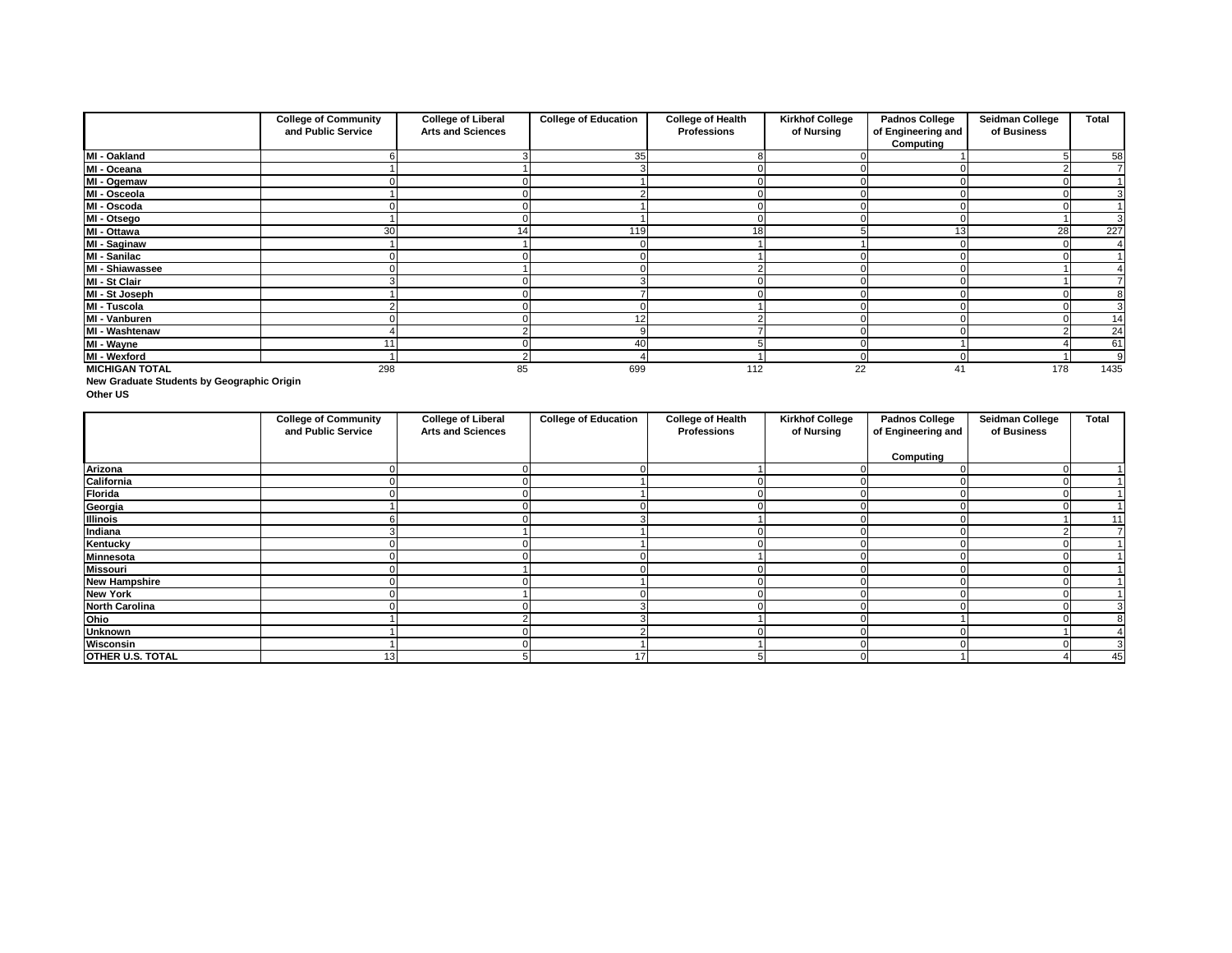**New Graduate Students by Geographic Origin INTERNATIONAL**

|                            | <b>College of Community</b><br>and Public Service | <b>College of Liberal</b><br><b>Arts and Sciences</b> | <b>College of Education</b> | <b>College of Health</b><br><b>Professions</b> | <b>Kirkhof College</b><br>of Nursing | <b>Padnos College</b><br>of Engineering and | <b>Seidman College</b><br>of Business | <b>Total</b>   |
|----------------------------|---------------------------------------------------|-------------------------------------------------------|-----------------------------|------------------------------------------------|--------------------------------------|---------------------------------------------|---------------------------------------|----------------|
|                            |                                                   |                                                       |                             |                                                |                                      | <b>Computing</b>                            |                                       |                |
| <b>CAMEROON</b>            |                                                   |                                                       |                             |                                                |                                      |                                             |                                       |                |
| <b>CANADA</b>              |                                                   |                                                       |                             |                                                |                                      |                                             |                                       | 3              |
| <b>CHINA</b>               |                                                   |                                                       | 2                           |                                                | $\Omega$                             |                                             |                                       | $\overline{6}$ |
| <b>COLOMBIA</b>            |                                                   |                                                       |                             |                                                |                                      |                                             |                                       | $\overline{2}$ |
| FRANCE                     |                                                   |                                                       |                             |                                                | $\Omega$                             |                                             |                                       | 5              |
| <b>GHANA</b>               |                                                   |                                                       |                             |                                                | $\Omega$                             |                                             |                                       | $\overline{3}$ |
| <b>GUATEMALA</b>           |                                                   |                                                       |                             |                                                | 0                                    |                                             |                                       |                |
| <b>INDIA</b>               |                                                   |                                                       |                             |                                                | $\Omega$                             | 13                                          |                                       | 17             |
| <b>LIBYA</b>               |                                                   |                                                       |                             |                                                |                                      |                                             |                                       |                |
| <b>MALAWI</b>              |                                                   |                                                       |                             |                                                | $\Omega$                             |                                             |                                       |                |
| <b>MALAYSIA</b>            |                                                   |                                                       |                             |                                                | $\Omega$                             |                                             |                                       |                |
| <b>NICARAGUA</b>           |                                                   |                                                       |                             |                                                | 0                                    |                                             |                                       |                |
| <b>NIGERIA</b>             |                                                   |                                                       |                             |                                                | $\Omega$                             |                                             |                                       |                |
| <b>PAKISTAN</b>            |                                                   |                                                       |                             |                                                | $\Omega$                             |                                             |                                       |                |
| <b>POLAND</b>              |                                                   |                                                       |                             |                                                | 0                                    |                                             |                                       | $\overline{2}$ |
| <b>ROMANIA</b>             |                                                   |                                                       | 0                           |                                                | $\mathbf 0$                          |                                             |                                       |                |
| <b>RWANDA</b>              |                                                   |                                                       | $\Omega$                    |                                                | $\overline{0}$                       |                                             |                                       |                |
| <b>SAUDI ARABIA</b>        |                                                   |                                                       | 3                           |                                                | $\Omega$                             |                                             |                                       |                |
| <b>SOUTH KOREA</b>         |                                                   |                                                       |                             |                                                | 0                                    |                                             |                                       | 3              |
| <b>TAIWAN, RC</b>          |                                                   |                                                       |                             |                                                | 0                                    |                                             |                                       | $\overline{2}$ |
| <b>THAILAND</b>            |                                                   |                                                       |                             |                                                | $\Omega$                             |                                             |                                       |                |
| <b>TURKEY</b>              |                                                   |                                                       |                             |                                                | 0                                    |                                             |                                       | $\overline{2}$ |
| <b>VIETNAM</b>             |                                                   |                                                       | $\Omega$                    |                                                | $\mathbf 0$                          |                                             |                                       | $\overline{2}$ |
| <b>ZIMBABWE</b>            |                                                   |                                                       | $\mathbf 0$                 |                                                | $\overline{0}$                       |                                             |                                       |                |
| <b>INTERNATIONAL TOTAL</b> | 5                                                 |                                                       | 13                          |                                                | $\overline{0}$                       | 22                                          | 14                                    | 63             |

**New Graduate Students by Undergraduate GPA**

|                           | <b>College of Community</b><br>and Public Service | <b>College of Liberal</b><br><b>Arts and Sciences</b> | <b>College of Education</b> | <b>College of Health</b><br><b>Professions</b> | <b>Kirkhof College</b><br>of Nursing | <b>Padnos College</b><br>of Engineering and | <b>Seidman College</b><br>of Business | <b>Total</b> |
|---------------------------|---------------------------------------------------|-------------------------------------------------------|-----------------------------|------------------------------------------------|--------------------------------------|---------------------------------------------|---------------------------------------|--------------|
|                           |                                                   |                                                       |                             |                                                |                                      | Computing                                   |                                       |              |
| 1.00 to 1.99              |                                                   |                                                       |                             |                                                |                                      |                                             |                                       |              |
| 2.00 to 2.49              |                                                   |                                                       |                             |                                                |                                      |                                             |                                       | 26           |
| 2.50 to 2.99              |                                                   |                                                       | 119.                        |                                                |                                      |                                             |                                       | 245          |
| 3.00 to 3.49              | 147                                               | 431                                                   | 345                         |                                                |                                      |                                             |                                       | 654          |
| 3.50 to 4.00              |                                                   | 321                                                   | 247                         | 51                                             |                                      |                                             | 98                                    | 533          |
| <b>Unreported</b>         |                                                   |                                                       |                             | 46                                             |                                      |                                             |                                       | 85           |
| <b>Mean Undergrad GPA</b> | 3.22                                              | 3.34                                                  | 3.33                        | 3.64                                           | 3.39                                 | 3.32                                        | 3.47                                  | 3.34         |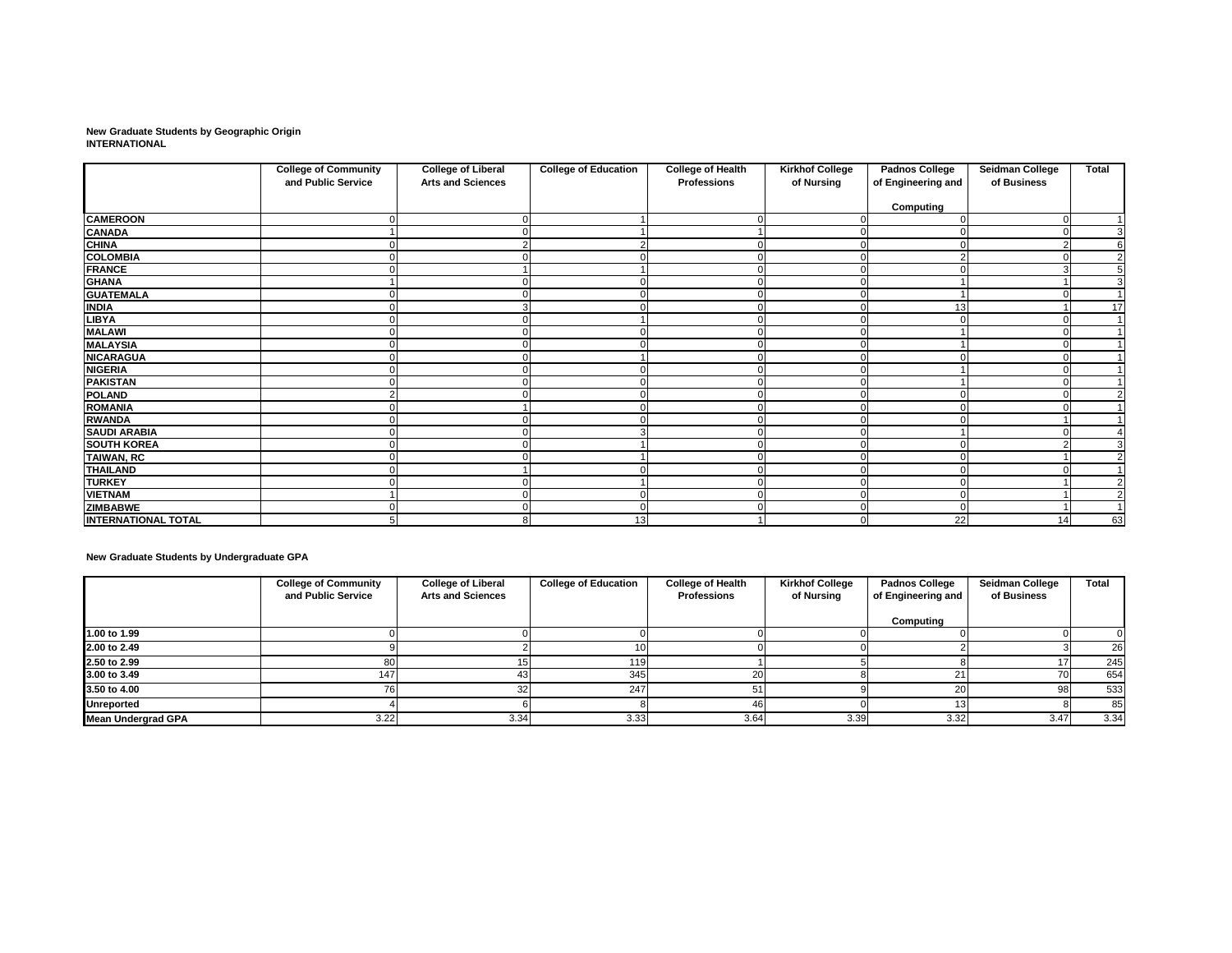**New Graduate Students by Undergraduate Institution**

| <b>College of Community and Public Service</b>                                                                                                                                                                                                                                                                                                                                                                                                                                                                                                                                                                                                                                                                                           | <b>College of Liberal Arts and Sciences</b>                                                                                                                                                                                                                                              | <b>College of Education</b>                                                                                                                                                                                                                                                                                                                                                                                                                                                                                                                                                                                                                                                                                                                                                                                                                                                                                                                              | <b>College of Health Professions</b>                                                                                                                                                                                                                 |
|------------------------------------------------------------------------------------------------------------------------------------------------------------------------------------------------------------------------------------------------------------------------------------------------------------------------------------------------------------------------------------------------------------------------------------------------------------------------------------------------------------------------------------------------------------------------------------------------------------------------------------------------------------------------------------------------------------------------------------------|------------------------------------------------------------------------------------------------------------------------------------------------------------------------------------------------------------------------------------------------------------------------------------------|----------------------------------------------------------------------------------------------------------------------------------------------------------------------------------------------------------------------------------------------------------------------------------------------------------------------------------------------------------------------------------------------------------------------------------------------------------------------------------------------------------------------------------------------------------------------------------------------------------------------------------------------------------------------------------------------------------------------------------------------------------------------------------------------------------------------------------------------------------------------------------------------------------------------------------------------------------|------------------------------------------------------------------------------------------------------------------------------------------------------------------------------------------------------------------------------------------------------|
| Grand Valley State University (159)<br>Ferris State University (19)<br>Central Michigan University (12)<br>Michigan State University (12)<br>Western Michigan University (9)<br>Calvin College (8)<br>Hope College (6)<br>Davenport Univ-Grand Rapids (5)<br>Spring Arbor University (5)<br>Aquinas College-MI (4)<br>Northern Michigan University (4)<br>Saginaw Valley State Univ (4)<br>Univ of Michigan-Ann Arbor (3)<br>Baker College - Flint (3)<br>Northwestern University (2)<br>Indiana Wesleyan University (2)<br>Eastern Nazarene College (2)<br>Alma College (2)<br>Cornerstone University (2)<br>Madonna University (2)<br>Wayne State University (2)<br>Thomas M Cooley Law School (2)<br>Western Theological Seminary (2) | Grand Valley State University (55)<br>Michigan State University (4)<br>Western Michigan University (4)<br>Calvin College (3)<br>Central Michigan University (3)<br>Aquinas College-MI (2)<br>Hope College (2)                                                                            | Grand Valley State University (340)<br>Western Michigan University (47)<br>Central Michigan University (46)<br>Calvin College (23)<br>Wayne State University (23)<br>Hope College (21)<br>Michigan State University (21)<br>Aquinas College-MI (18)<br>Cornerstone University (13)<br>Eastern Michigan University (12)<br>Marygrove College (12)<br>Ferris State University (11)<br>Oakland University (11)<br>University of Phoenix (8)<br>Northern Michigan University (7)<br>Spring Arbor University (5)<br>Alma College (4)<br>Univ of Michigan-Ann Arbor (4)<br>Northwestern Michigan College (3)<br>Univ of Michigan-Flint (3)<br>King Faisal University (3)<br>Walden University (3)<br>Cal State Univ-Fresno (2)<br>San Diego State University (2)<br>Concordia Univ-II (2)<br>Albion College (2)<br>Olivet College (2)<br>Saginaw Valley State Univ (2)<br>University of Detroit Mercy (2)<br>Miami University (2)<br>Ohio State University (2) | Grand Valley State University (71)<br>Western Michigan University (7)<br>Michigan State University (6)<br>Calvin College (5)<br>Central Michigan University (5)<br>Univ of Michigan-Ann Arbor (4)<br>Hope College (3)<br>Spring Arbor University (2) |
| <b>Kirkhof College of Nursing</b>                                                                                                                                                                                                                                                                                                                                                                                                                                                                                                                                                                                                                                                                                                        | <b>Padnos College of Engineering and Computing</b>                                                                                                                                                                                                                                       | <b>Seidman College of Business</b>                                                                                                                                                                                                                                                                                                                                                                                                                                                                                                                                                                                                                                                                                                                                                                                                                                                                                                                       |                                                                                                                                                                                                                                                      |
| Grand Valley State University (7)<br>Calvin College (3)<br>Ferris State University (2)<br>Univ of Michigan-Ann Arbor (2)                                                                                                                                                                                                                                                                                                                                                                                                                                                                                                                                                                                                                 | Grand Valley State University (25)<br>Jawaharlal Nehru Tech Univ (5)<br>Calvin College (4)<br>Michigan Tech University (3)<br>Davenport Univ-Grand Rapids (2)<br>Univ of Michigan-Ann Arbor (2)<br>Western Michigan University (2)<br>Universidad Eafit (2)<br>Sathyabama University (2) | Grand Valley State University (113)<br>Michigan State University (7)<br>Univ of Michigan-Ann Arbor (7)<br>Ferris State University (5)<br>Hope College (5)<br>Western Michigan University (5)<br>Aquinas College-MI (4)<br>Calvin College (4)<br>Davenport Univ-Grand Rapids (4)<br>Cornerstone University (3)<br>Michigan Tech University (3)<br>Grenoble Graduate Sch of Mgt (3)<br>Purdue University (2)                                                                                                                                                                                                                                                                                                                                                                                                                                                                                                                                               |                                                                                                                                                                                                                                                      |

Central Michigan University ( 2)